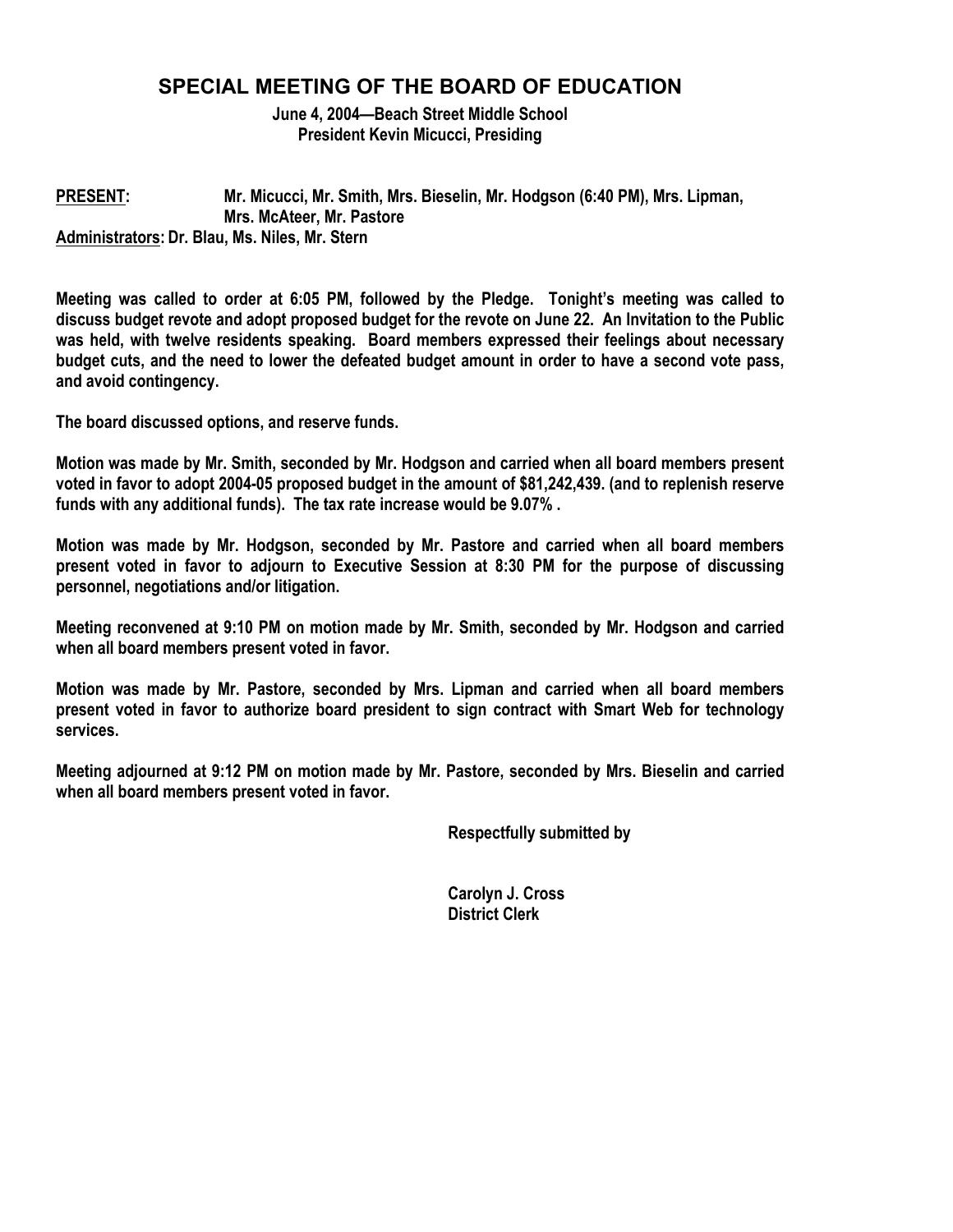# **REGULAR MEETING OF THE BOARD OF EDUCATION**

**June 10, 2004—West Islip High School President Kevin Micucci, Presiding** 

**PRESENT: Mr. Micucci, Mr. Smith, Mrs. Bieselin, Mr. Hodgson, Mrs. Lipman, Mrs. McAteer, Mr. Pastore Administrators: Dr. Blau, Ms. Niles, Ms. McCullough, Mr. Stern Attorney: Mr. Volz, Mr. G. Guercio** 

**Meeting was called to order at 8:15 PM, followed by the Pledge and a moment of silence for former President Reagan. No one wished to speak during an Invitation to the Public.** 

**Motion was made by Mrs. Lipman, seconded by Mrs. McAteer and carried when all board members present voted in favor to approve the minutes of the Special Meeting on May 11, 2004, the Regular Meeting of May 13, 2003, and the minutes of Special Meetings on May 18 and May 25, 2004.** 

**RECOGNITION: Valedictorian: Steven Lubin; Salutatorian: Andrew Marchese; 2004 Disabilities Awareness Contest Winners: Charlie Beach and Melissa Relevo; Legislative Student Art Exhibition Winners: Diana Taveras and Tyler Kaliski; 2004 Special Olympians: Tyler Doherty, Chelsea Daley, Anthony Castro, Joseph Palmer, Stephanie Chechile, Christopher Bartley, Raymond McClees, Jason Keller, Abby Riley, Erica Maginniss, Thomas Panagos. Custodial: Michael Loguidice.** 

**Motion was made by Mr. Hodgson, seconded by Mrs. Lipman and carried when all board members present voted in favor to approve ADMINISTRATIVE: TENURE APPOINTMENT: Daniel Hunter, Elementary Principal, effective August 1, 2004.** 

**Motion was made by Mr. Smith, seconded by Mrs. McAteer and carried when all board members present voted in favor to approve ADMINISTRATIVE: TENURE APPOINTMENT: Anne Shierant, Middle School Principao, effective September 1, 2004.** 

**Motion was made by Mr. Smith, seconded by Mrs. McAteer and carried when all board members present voted in favor to approve ADMINISTRATIVE: TENURE APPOINTMENT: Richard Ippoliti, Dean of Students, effective September 5, 2004.** 

**Motion was made by Mrs. McAteer, seconded by Mrs. McAteer and carried when all board members present voted in favor to approve TEACHING: CHILD BEARING LEAVE OF ABSENCE (paid): Karen Ricciardi, Elementary Teacher, effective May 14, 2004.** 

**Motion was made by Mrs. Lipman, seconded by Mrs. Bieselin and carried when all board members present voted in favor to approve TEACHING: RESIGNATION: David Olsen, Science Teacher, effective May 28, 2004.** 

**Motion was made by Mr. Smith, seconded by Mrs. McAteer and carried when all board members present voted in favor to approve TEACHING: RESIGNATION: Alison Allen, Special Education Teacher, effective August 31, 2004.**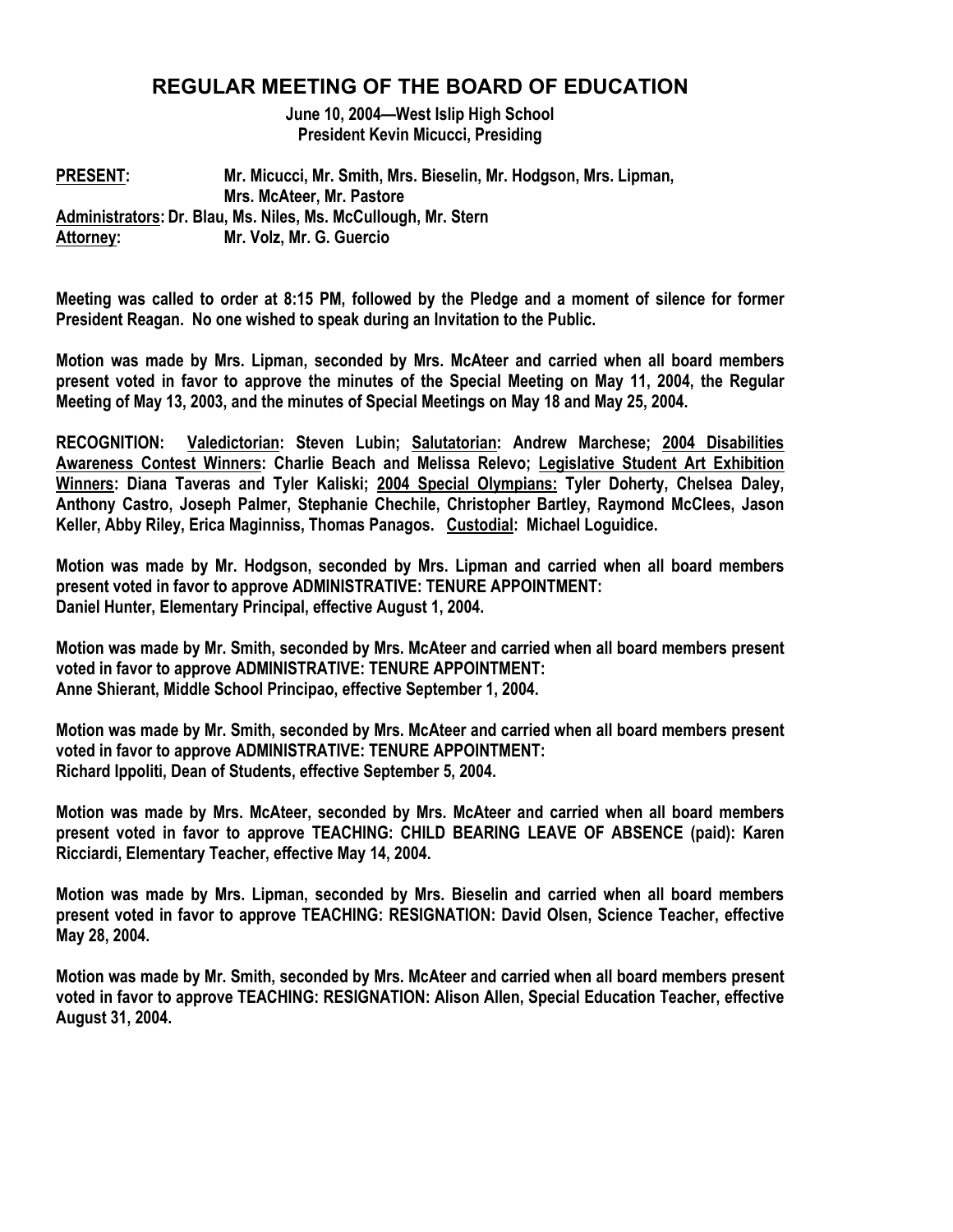**Motion was made by Mr. Smith, seconded by Mrs. Lipman and carried when all board members present voted in favor to approve TENURE APPOINTMENTS, effective June 11, 2004:** 

**Elementary Tenure Area: Marissa Anselmo, Westbrook, Grade 4; Donna Bracht, Westbrook, Grade 2; Deborah Chizik, P.J. Bellew, Kindergarten; Karen Desz, Westbrook, Grade 4; Elizabeth Eidenback, Oquenock, Kindergarten; Brie Ann Holst, P.J. Bellew, Grade 2; Liza Hunt, Captree, Grade 2; Susan Infanzon, Captree, Kindergarten; Kerri Jelardi, Bayview, Kindergarten; Scott Key, Beach Street, Grade 6; Mark Levine, Manetuck, Kindergarten; Ann McGrath, Bayview, Grade 4; C. Kevin Osburn, Oquenock, Grade 5; Karen Ricciardi, Manetuck, Grade 1; Greg Schmalenberger, P.J. Bellew, Grade 4; Carrie Schroeder, P.J. Bellew, Grade 2; Darlene Squillante, P.J. Bellew, Kindergarten; Dina Stramara, Westbrook, Grade 4; Carrie Ann Wagner, P.J. Bellew, Grade 2.** 

**Motion was made by Mrs. Lipman, seconded by Mrs. Bieselin and carried when all board members present voted in favor to approve TENURE APPOINTMENTS, effective June 11, 2004: Art Education Tenure Area: Sabrina Donato, High School; Maria Meyer, High School; Louise Stephenson, District Wide.** 

**Motion was made by Mrs. McAteer, seconded by Mr. Smith and carried when all board members present voted in favor to approve TENURE APPOINTMENTS, effective June 11, 2004::** 

**English Tenure Area: Jennifer Burlandi, High School; Lynn McVeety, High School/Udall Road; Anne Quaries, Udall Road M.S.** 

**Motion was made by Mr. Smith, seconded by Mrs. Bieselin and carried when all board members present voted in favor to approve TENURE APPOINTMENTS, effective June 11, 2004: Foreign Language Tenure Area: Deanna Harding, High School; Kimberly Henry, High School.** 

**Motion was made by Mrs. McAteer, seconded by Mrs. Bieselin and carried when all board members present voted in favor to approve TENURE APPOINTMENTS, effective June 11, 2004: Librarian Tenure Area: Marie DeMarco, Oquenock; Gina Hildebrandt, Bayview; Christine Maniscalco, P.J. Bellew.** 

**Motion was made by Mr. Smith, seconded by Mrs. McAteer and carried when all board members present voted in favor to approve TENURE APPOINTMENTS, effective June 11, 2004: Mathematics Tenure Area: Pearl Remily, High School.** 

**Motion was made by Mrs. Bieselin, seconded by Mrs. Lipman and carried when all board members present voted in favor to approve TENURE APPOINTMENTS, effective June 11, 2004: Physical Education Tenure Area: Beth Costello, Manetuck/Oquenock; James Klimkoski, Udall Rd./P.J. Bellew; Joseph Nocolosi, Bayview/High School.** 

**Motion was made by Mr. Smith, seconded by Mrs. Lipman and carried when all board members present voted in favor to approve TENURE APPOINTMENTS, effective June 11, 2004: Reading Tenure Area: Jeanine Hamer, Oquenock.** 

**Motion was made by Mrs. McAteer, seconded by Mrs. Bieselin and carried when all board members present voted in favor to approve TENURE APPOINTMENTS, effective June 11, 2004: Science Tenure Area: John Hulsmann, High School; Victoria Newell, High School; Kimberly Sviba, High School.**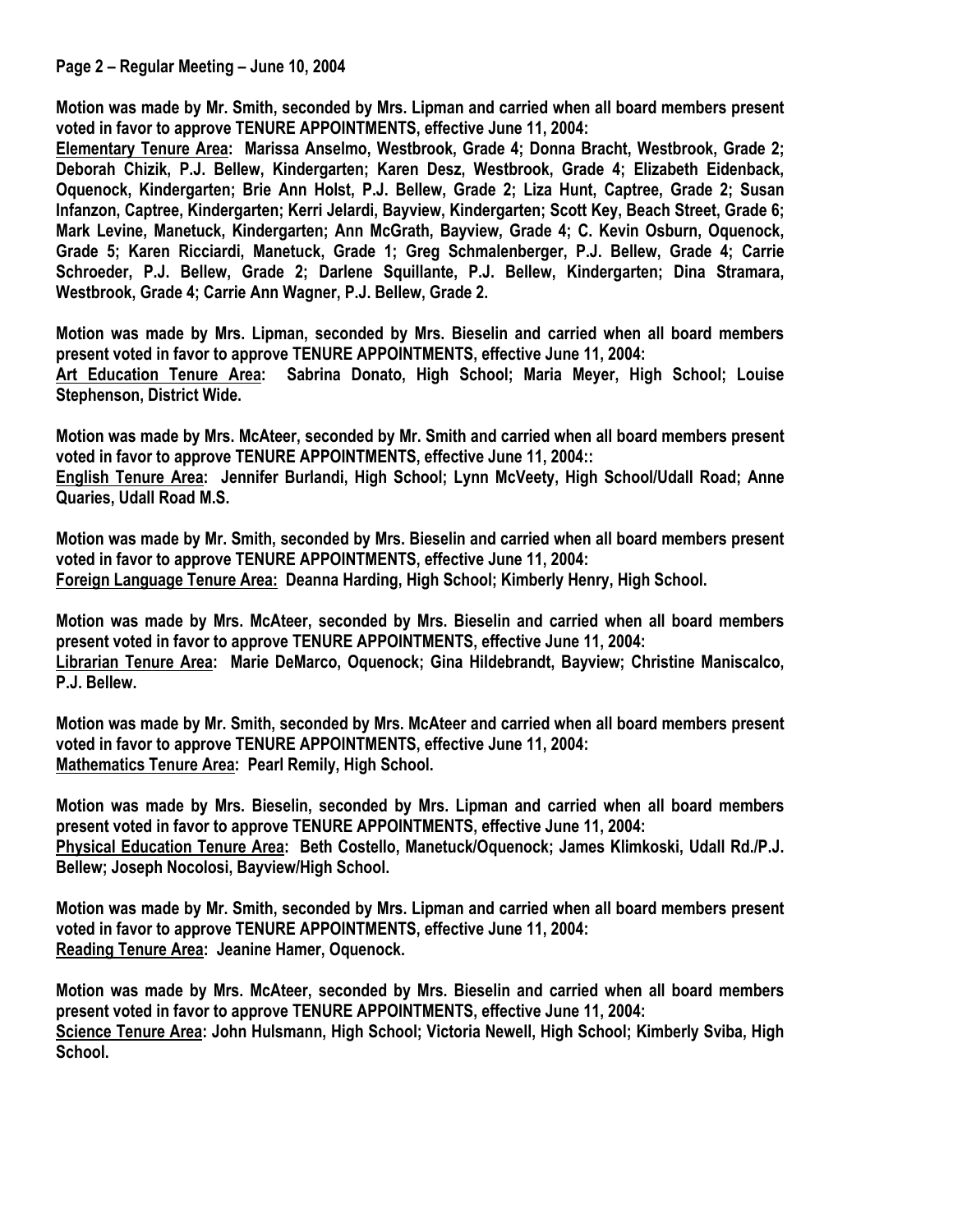#### **Page 3 – Regular Meeting – June 10, 2004**

**Motion was made by Mrs. Lipman, seconded by Mrs. Bieselin and carried when all board members present voted in favor to approve TENURE APPOINTMENTS, effective June 11, 2004:** 

**Social Studies Tenure Area: Noreen Matthews, High School; Margaret Okurowski, Beach Street; Linda Ruggiero, High School.** 

**Motion was made by Mrs. McAteer, seconded by Mr. Smith and carried when all board members present voted in favor to approve TENURE APPOINTMENTS, effective June 11, 2004: Special Education Tenure Area: Allison Allen, Captree; Philip DePompeo High School; Kimberly Kaiser, High School; Dennis Montalto, High School; Frank Sblendorio Captree.** 

**Motion was made by Mrs. McAteer, seconded by Mrs. Bieselin and carried when all board members present voted in favor to approve TENURE APPOINTMENTS, effective June 11, 2004: Speech Tenure Area: Nancy Piccirilli Beach/Udall/High School.** 

**Motion was made by Mrs. Lipman, seconded by Mrs. Bieselin and carried when all board members present voted in favor to approve CLASSIFIED CIVIL SERVICE: PROBATIONARY APPOINTMENT: Jeanne Bird, Paraprofessional, Paraprofessional, effective May 13, 2004 (Udall Road M.S., 3 hours).** 

**Motion was made by Mr. Pastore, seconded by Mrs. McAteer and carried when all board members present voted in favor to approve CLASSIFIED CIVIL SERVICE: PROBATIONARY APPOINTMENT: William Otranto, Head Custodian, effective June 28, 2004, Step 1.** 

**Motion was made by Mr. Pastore, seconded by Mrs. McAteer and carried when all board members present voted in favor to approve CLASSIFIED CIVIL SERVICE: PROBATIONARY APPOINTMENT: Frank Montalvo, Head custodian, effective June 14, 2004, Step 1.** 

**Motion was made by Mrs. Lipman, seconded by Mrs. Bieselin and carried when all board members present voted in favor to approve CLASSIFIED CIVIL SERVICE: RETIREMENT: Joseph Consavage, Head Custodian, effective July 1, 2004.** 

**Motion was made by Mrs. Bieselin, seconded by Mrs. McAteer and carried when all board members present voted in favor to approve CLASSIFIED CIVIL SERVICE: RETIREMENT: Eileen Doyle, Bus Driver, effective June 25, 2004.** 

**Motion was made by Mr. Smith, seconded by Mrs. McAteer and carried when all board members present voted in favor to approve CLASSIFIED CIVIL SERVICE: RETIREMENT: Arthur Laufer, Bus Driver, effective June 30, 2004.** 

**Motion was made by Mrs. Bieselin, seconded by Mr. Smith and carried when all board members present voted in favor to approve CLASSIFIED CIVIL SERVICE RETIREMENT: Vincent Pizzo, Maintenance Crew Chief, effective June 30, 2004.** 

**Motion was made by Mrs. McAteer, seconded by Mr. Smith and carried when all board members present voted in favor to approve CLASSIFIED CIVIL SERVICE RETIREMENT: Charles Reilly, Bus Driver, effective June 26, 2004.**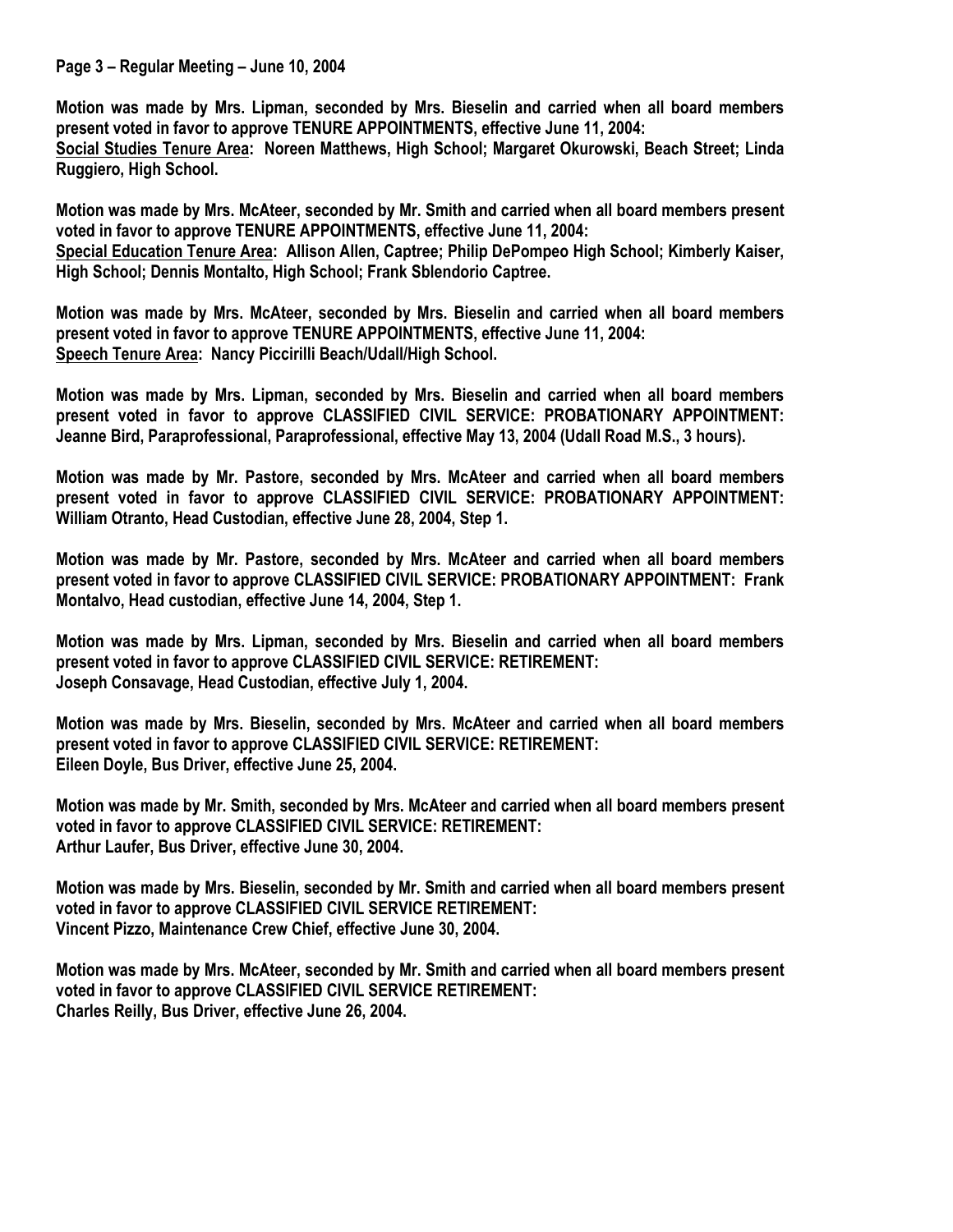#### **Page 4 – Regular Meeting – June 10, 2004**

**Motion was made by Mrs. Bieselin, seconded by Mrs. McAteer and carried when all board members present voted in favor to approve CLASSIFIED CIVIL SERVICE: SUBSTITUTE CUSTODIAN (\$8.30/hr.): Kelly Salentino, effective May 7, 2004.** 

**Motion was made by Mrs. McAteer, seconded by Mrs. Bieselin and carried when all board members present voted in favor to approve OTHER: SUBSTITUTE TEACHERS (\$85 per diem):** 

**Jill Cohen, effective May 17, 2004, student teacher; Barbara Lozier, effective June 3, 2004; Alison O'Brien, effective September 7, 2004, student teacher; John Sarno, effective May 27, 2004; Susan Walker, effective June 2, 2004; Jennifer Wicks, effective September 7, 2004 student teacher.** 

**Motion was made by Mrs. Lipman, seconded by Mrs. Bieselin and carried when all board members present voted in favor to approve Curriculum Development Projects 2004-05: 7th Grade Health; Science – Alignment for Grades K-4.** 

**Motion was made by Mrs. McAteer, seconded by Mrs. Lipman and carried when all board members present voted in favor to approve completed curriculum writing projects: Computer Lessons for Statistics; Introduction to College Business; Grade 7 Honors General Science; Astronomy I; Personal Health and Wellness; Career Connections.** 

**The Finance Committee did not meet. Motion was made by Mr. Hodgson, seconded by Mr. Smith and carried when all board members present voted in favor to approve warrants for payment. Warrants are on file in the District Office.** 

**The Policy Committee met on May 21, as reported on by Mrs. Lipman. Tonight, a First Reading was held for File 7670 (revision) Impartial Hearing Officers; File 7224 (new) Community Service. Copies were available for the public.** 

**The Public Relations Committee met on May 21, as reported on by Mrs. Bieselin. The Buildings and Grounds Committee and Health and Wellness Alliance did not meet.** 

**Mrs. McAteer reviewed Committee on Special Education/Preschool Special Education recommendations re: classification/placement/I.E.P. modifications of students as delineated: CSE ID#: 4950, 5749, 4917, 3645, 5758, 5735, 5068.** 

**The Treasurer's Report for April was presented.** 

**Motion was made by Mr. Pastore, seconded by Mrs. McAteer and carried when all board members present voted in favor to approve budget transfers.** 

**Motion was made by Mr. Pastore, seconded by Mr. Hodgson and carried when all board members present voted in favor to approve health service contracts with West Islip UFSD: Smithtown Central School District (Smithtown Christian School) 8 students @ \$479.12 = \$3,832.96.** 

**Motion was made by Mrs. McAteer, seconded by Mrs. Bieselin and carried when all board members present voted in favor to approve the following bid: Snow Removal and Ice Control – bid awarded to Stang Landscaping Corp. \$42,125.** 

**Motion was made by Mr. Pastore, seconded by Mrs. Bieselin and carried when all board members present voted in favor to reject bid for Gasoline for District vehicles, and re-bid.**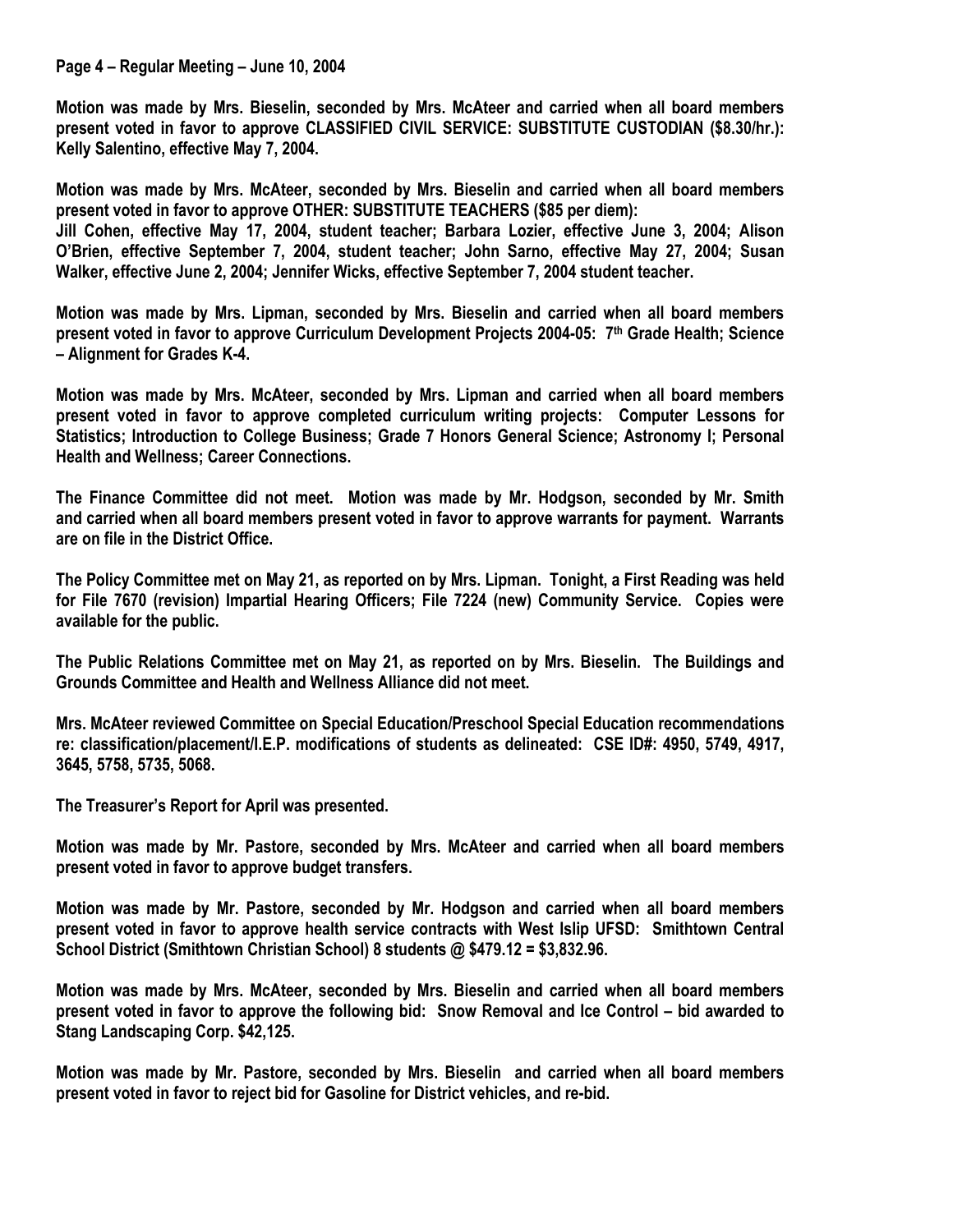### **Page 5 – Regular Meeting – June 10, 2004**

**Motion was made by Mr. Hodgson, seconded by Mrs. McAteer and carried when all board members present voted in favor to approve bids for bond issue capital projects: Contract No. 1: Asphalt Pavement Reconstruction at Udall Road Middle School, High School and Manetuck - awarded to J.D. Posillico, total \$821,000. Contract No. 2: Asbestos Abatement at Udall Road M.S., Beach Street M.S., Paul J. Bellew – awarded to Boyle Services, total \$119,095. Contract No. 3: HVAC Reconstruction at Manetuck – awarded to ARA Plumbing, total \$23,317. Contract No. 4: Security/Alarm System Reconstruction at Bayview, Beach Street M.S., P.J. Bellew, High School, Manetuck, Oquenock, Udall Road M.S., Westbrook, - awarded to JP Daly & Sons, Inc., total \$141,00. Total Award – all contracts: \$1,104,412.** 

**Motion was made by Mr. Hodgson, seconded by Mrs. Bieselin and carried when all board members present voted in favor to declare as surplus materials, computer equipment – Beach Street M.S. inventory (listed in backup), and dispose of as Business Office sees fit.** 

**Ms. Niles explained how a contingency budget is calculated.** 

**PRESIDENT'S REPORT: Mr. Micucci attended West Islip Public Library's Rededication Ceremony on Sunday. He said the "new" library is an outstanding place. He congratulated the Varsity Boys' Lacrosse and Varsity Girls' Softball teams and coaches for their championship seasons.** 

**Motion was made by Mrs. McAteer, seconded by Mrs. Lipman and carried when all board members present voted in favor to approve Mrs. Cindy Sloat as parent member for CPSE and CSE meetings.** 

**OTHER ITEMS FOR BOARD MEMBERS INFO/NOTICES/REMINDERS: Mr. Hodgson asked the board to address fabrications, outrageous and insulting statements being made on a message board in an internet chat room website. The board needs to reply to this communication/education gap in the community.** 

**NOTICES/BOARD REMINDERS: Mr. Micucci reminded board members to remember to complete Superintendent's Evaluation forms for the Planning Session meeting on June 24.** 

**An Invitation to the Public was held, with four residents speaking. Subjects of concern have been recorded in log.** 

**Motion was made by Mr. Smith, seconded by Mr. Pastore and carried when all board members present voted in favor to adjourn to Executive Session at 9:30 PM for the purpose of discussing personnel, negotiations, and/or litigation.** 

**Meeting reconvened at 11:35 PM on motion made by Mr. Smith, seconded by Mrs. McAteer and carried when all board members present voted in favor.** 

**Motion was made by Mr. Pastore, seconded by Mrs. McAteer and carried when all board members present voted in favor to adjourn at 11:39 PM.** 

> **Respectfully submitted by Carolyn J. Cross District Clerk**

**All correspondence, reports or related materials referred to in these minutes are on file in the District Office.**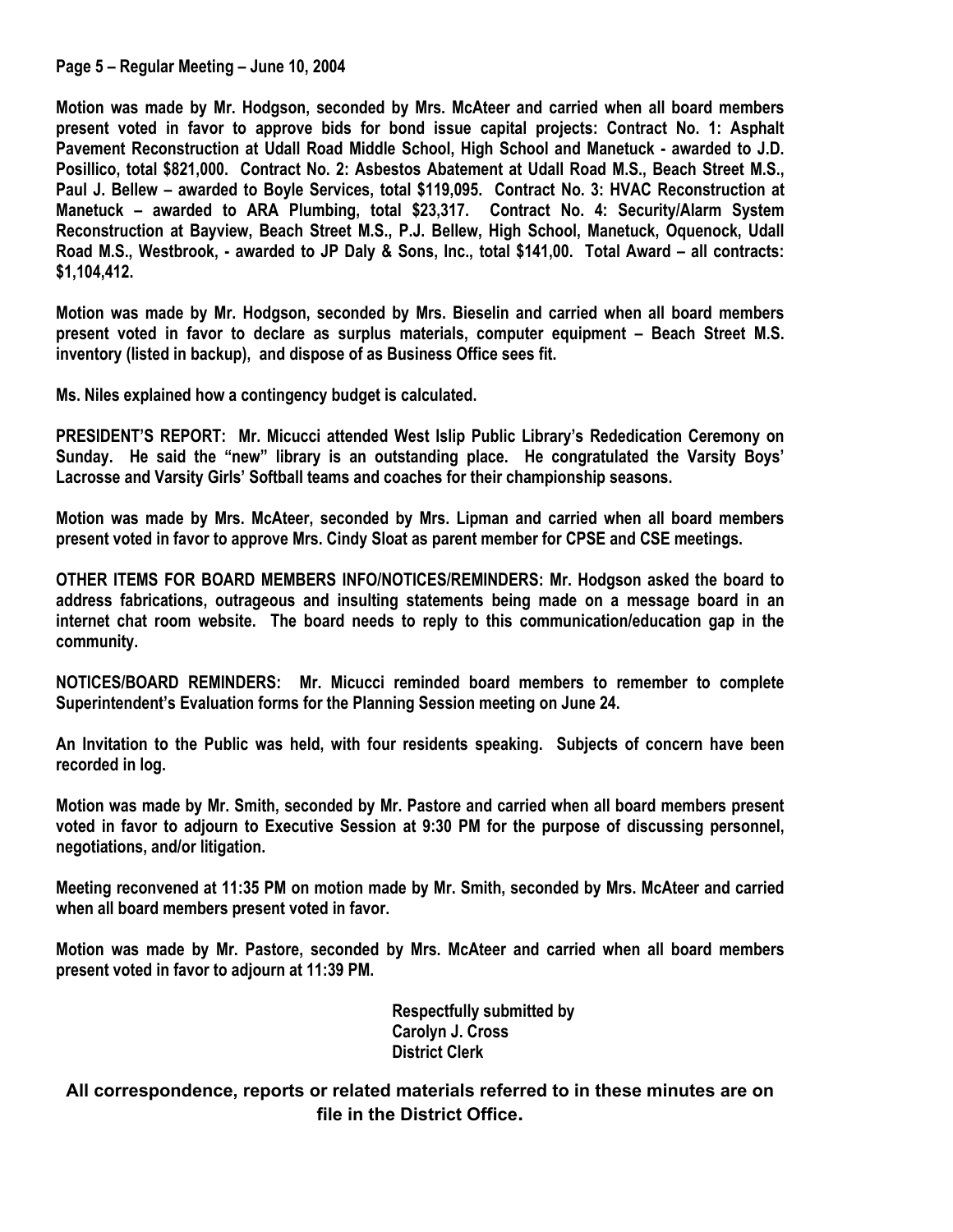# **WEST ISLIP BOARD OF EDUCATION**

**PUBLIC HEARING June 15, 2004—Beach Street Middle School** 

**A Public Hearing/Budget Hearing was held at 7:30 PM. Dr. Blau presented the proposed 2004-05 budget to the community. Questions were answered from the community. Budget books were available.**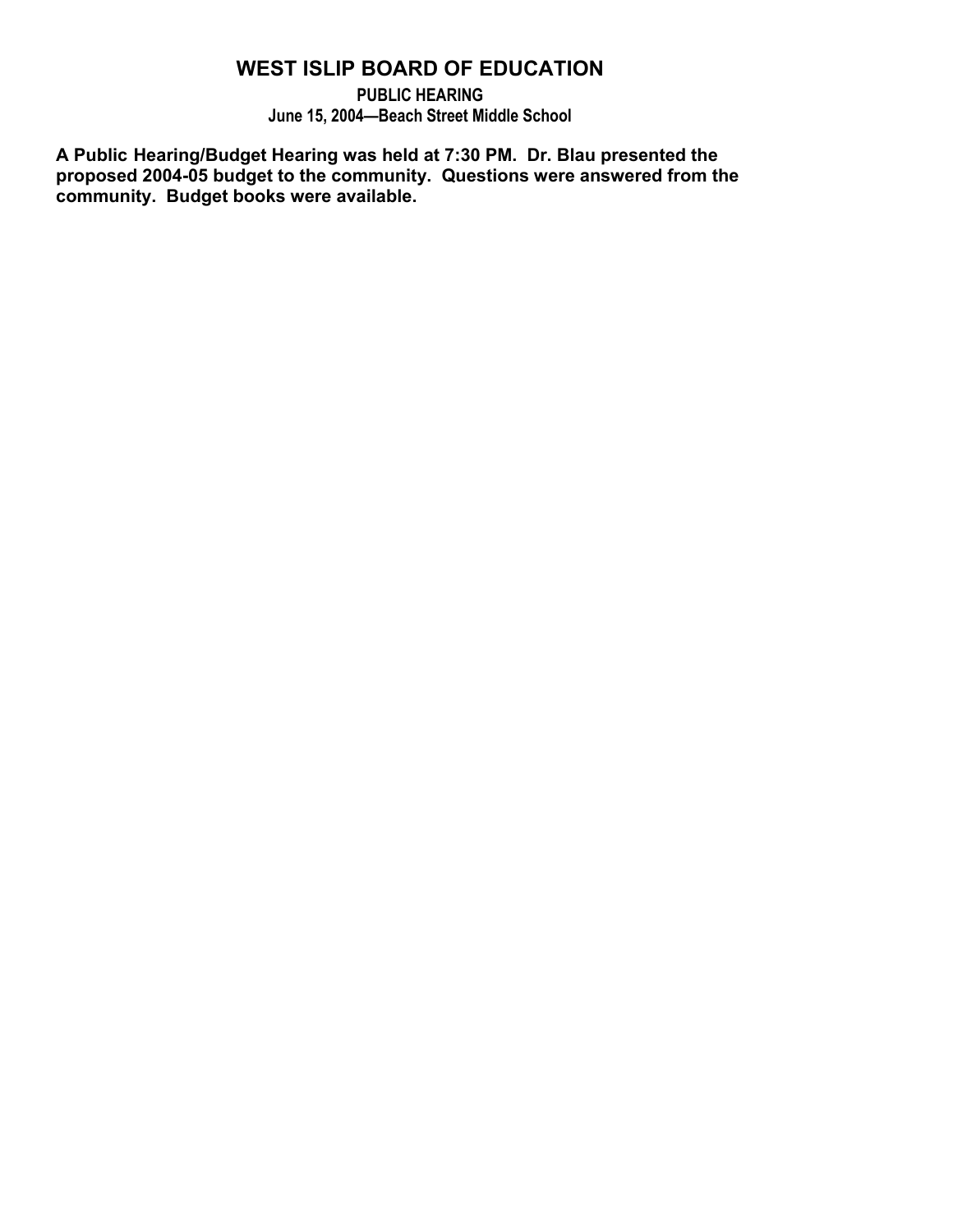## **SPECIAL MEETING OF THE BOARD OF EDUCATION**

**BUDGET REVOTE – June 22, 2004 – High School** 

**The meeting was called to order at 10:00 AM, when the polls were declared open by District Clerk/Chairperson Carolyn J. Cross.** 

**At 10:00 PM, the polls were closed and results were as follows:** 

| <b>Proposition #1:</b> | 3645<br>Yes                              |
|------------------------|------------------------------------------|
|                        | No l<br>2445                             |
|                        | <b>Blanks</b><br>$\overline{\mathbf{2}}$ |
| <b>Total Vote</b>      | 6092                                     |

**The meeting adjourned at 10:30 PM.** 

 **Respectfully submitted by** 

 **Carolyn J. Cross District Clerk**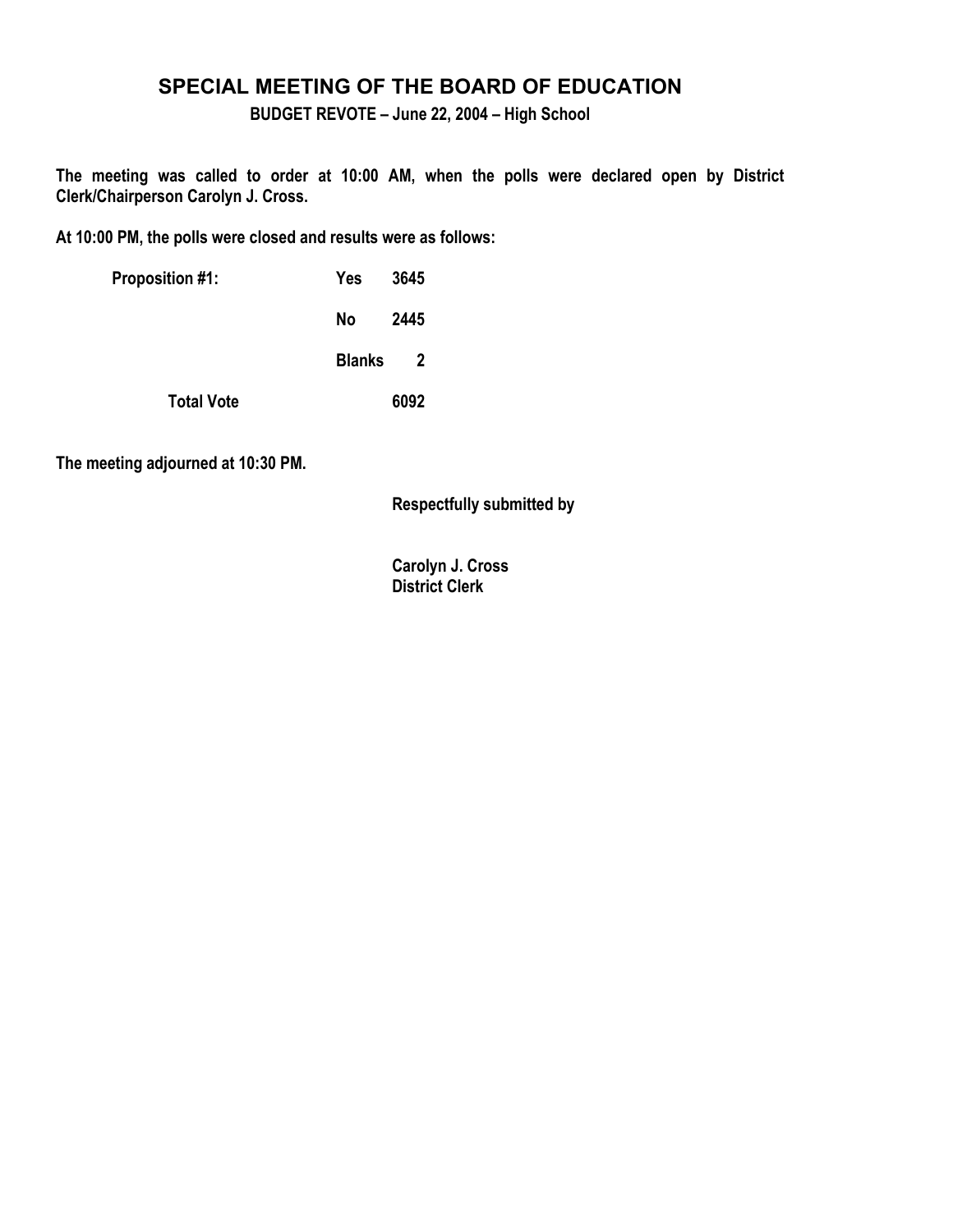### **SPECIAL MEETING OF THE BOARD OF EDUCATION**

**June 24, 2004—District Office President Kevin Micucci, Presiding** 

**Present: Mr. Micucci, Mr. Smith, Mrs. Bieselin, Mr. Hodgson (9:00 PM), Mrs. Lipman, Mrs. McAteer (7:35 PM), Mr. Pastore Administrators: Dr. Blau, Ms. Niles, Mr. Stern, Ms. McCullough Attorney: Mr. Volz** 

**Meeting was called to order at 7:32 PM, followed by the Pledge. Motion was made by Mrs. Lipman, seconded by Mrs. Bieselin and carried when all board members present voted in favor to adjourn to Executive Session at 7:33 PM for the purpose of discussing personnel, negotiations and/or litigation.** 

**Meeting reconvened at 8:31 PM on motion by Mr. Pastore, seconded by Mrs. Lipman and carried when all board members present voted in favor.** 

**Motion was made by Mrs. McAteer, seconded by Mrs. Lipman and carried when all board members present voted in favor to approve ADMINISTRATIVE RETIREMENT: Karen Heiser, Director of Computer Instruction & Staff Development, effective July 1, 2004.** 

**Motion was made by Mr. Smith, seconded by Mrs. McAteer and carried when all board members present voted in favor to approve TEACHING: Abolishment of Positions: Be it resolved, that upon the recommendation of the Superintendent of Schools, effective August 31, 2004, professional positions in the West Islip Public School District be abolished in the elementary area (7 positions) of classification and that the following employees be terminated according to applicable provisions of law: Kristin Foster, Kurt Tummel, Kerri Ierardi, Karen Nordland, Brian Dieumegard, Maureen Umstatter, Daria Solano.** 

**Motion was made by Mr. Smith, seconded by Mrs. Bieselin and carried when all board members present voted in favor to approve TEACHING: RESIGNATION: Freddy H. Balcarel, Foreign Language Teacher, effective August 31, 2004.** 

**Motion was made by Mr. Pastore, seconded by Mr. Smith and carried when all board members present voted in favor to approve TEACHING: RESIGNATION: Catherine E. Lang, Special Education, effective July 1, 2004.** 

**Motion was made by Mrs. McAteer, seconded by Mrs. Lipman and carried when all board members present voted in favor to approve TEACHING: CHILD REARING LEAVE OF ABSENCE (unpaid): Katrina Faraci, Elementary Teacher, effective May 28, 2004 to June 30, 2004.** 

**Motion was made by Mrs. McAteer, seconded by Mrs. Bieselin and carried when all board members present voted in favor to approve TEACHING: CHILD REARING LEAVE OF ABSENCE (unpaid): Jennifer H. Dellafranca, Elementary Teacher, effective September 2, 2004 to June 30, 2005.** 

**Motion was made by Mr. Smith, seconded by Mrs. Lipman and carried when all board members present voted in favor to approve TEACHING: CHILD REARING LEAVE OF ABSENCE (unpaid): Jessica Mitchell-Judd, Elementary Teacher, effective September 2, 2004 to June 30, 2005.** 

**Motion was made by Mrs. McAteer, seconded by Mrs. Lipman and carried when all board members present voted in favor to approve TEACHING: PROBATIONARY APPOINTMENT: Michelle Anzelone, Mathematics Teacher, effective September 2, 2004 to January 31, 2007, Step 2.1.**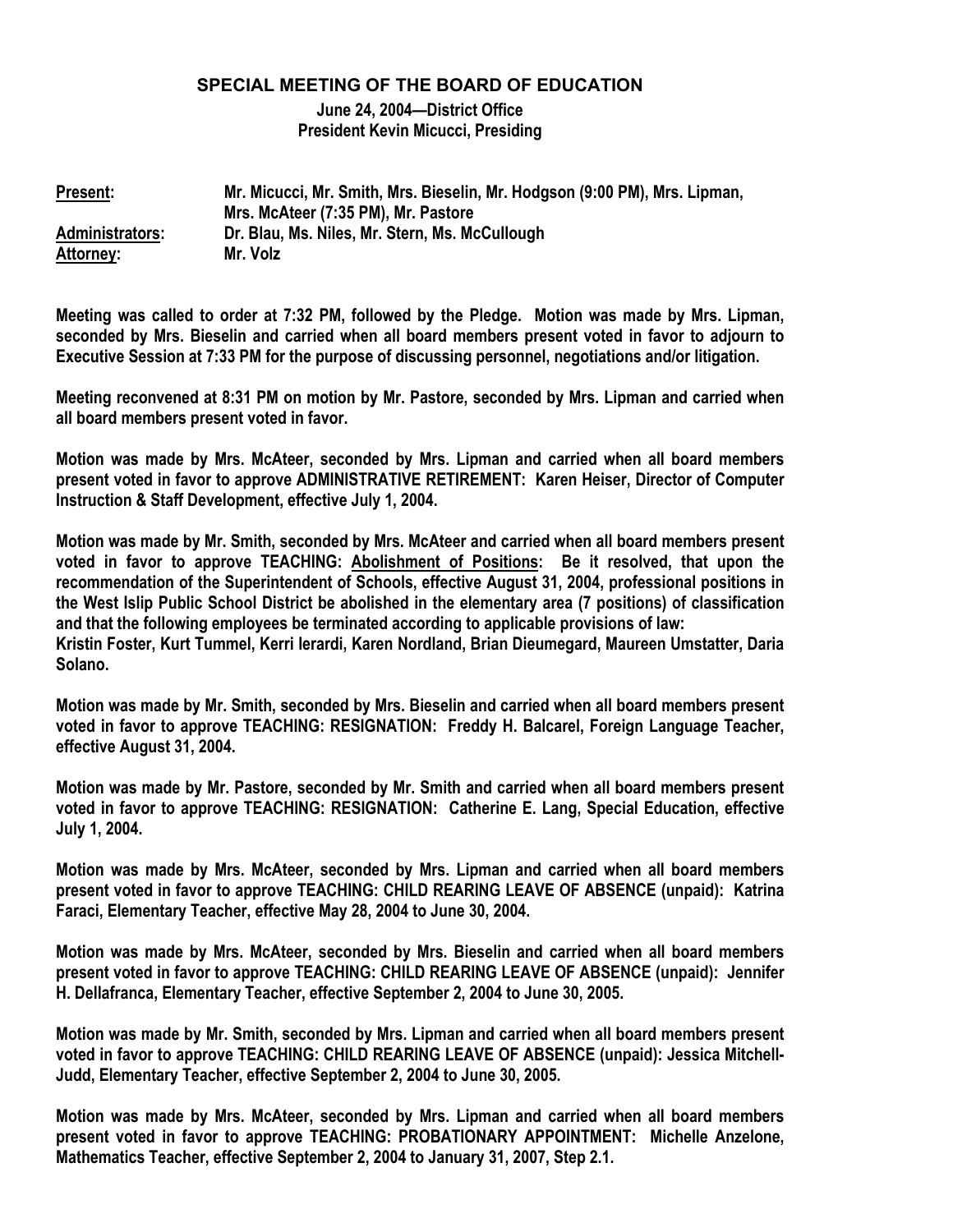**Page 2 Special Meeting June 24, 2004** 

**Motion was made by Mr. Smith, seconded by Mrs. Bieselin and carried when all board members present voted in favor to approve TEACHING: PROBATIONARY APPOINTMENT: Robert Weiss, Social Studies Teacher, effective September 2, 2004 to September 1, 2006, Step 2.1.** 

**Motion was made by Mr. Smith, seconded by Mrs. McAteer and carried when all board members present voted in favor to approve TEACHING: PROBATIONARY APPOINTMENT: Brian Haldenwang, Science Teacher, effective September 2, 2004 to September 1, 2007, Step 2.1.** 

**Motion was made by Mrs. Lipman, seconded by Mrs. McAteer and carried when all board members present voted in favor to approve TEACHING: REGULAR SUBSTITUTES, effective September 2, 2004 to June 30, 2005: Daria Solano, Elementary Teacher; Maureen Umstatter, Elementary Teacher; Brian Dieumegard, Elementary Teacher; Karen Nordland, Elementary Teacher; Kerri Ierardi, Elementary Teacher; Kurt Tummel, Elementary Teacher.** 

**Motion was made by Mr. Smith, seconded by Mrs. Bieselin and carried when all board members present voted in favor to approve CLASSIFIED: CIVIL SERVICE: Abolishment of Position: Be it resolved, that upon the recommendation of the Superintendent of Schools, the following Civil Service position in the West Islip School district be abolished as follows, effective June 25, 2004:**  Area: Maintenance Crew Leader No. of Positions: 1

**Motion was made by Mrs. Bieselin, seconded by Mrs. McAteer and carried when all board members present voted in favor to approve CLASSIFIED: CIVIL SERVICE: Establishment of Position: Be it resolved, that upon the recommendation of the Superintendent of Schools, the following Civil Service position in the West Islip School District be established as follows, effective June 25, 2004:**  Area: Groundskeeper III **No. of Positions: 1** 

**Motion was made by Mrs. McAteer, seconded by Mrs. Lipman and carried when all board members present voted in favor to approve CLASSIFIED: CIVIL SERVICE: PROBATIONARY APPOINTMENT: Danielle Lennon, Paraprofessional, effective June 21, 2004 (transportation, 3 hours).** 

**Motion was made by Mrs. Bieselin, seconded by Mrs. McAteer and carried when all board members present voted in favor to approve CLASSIFIED: CIVIL SERVICE: PROBATIONARY APPOINTMENT: James Triail, Groundkeeper III, effective June 25, 2004.** 

**Motion was made by Mrs. McAteer, seconded by Mrs. Bieselin and carried when all board members present voted in favor to approve CLASSIFIED: CIVIL SERVICE: RESIGNATION: Debra Lucia, Paraprofessional, effective June 25, 2004.** 

**Motion was made by Mrs. Bieselin, seconded by Mrs. Lipman and carried when all board members present voted in favor to approve CLASSIFIED: CIVIL SERVICE: RESIGNATION: Ed Cramer, Head Custodian, effective June 16, 2004.** 

**Motion was made by Mr. Smith, seconded by Mrs. McAteer and carried when all board members present voted in favor to approve OTHER: SUBSTITUTE TEACHERS (\$85 per diem): Susan Badura, effective September 8, 2004, student teacher; Stacey Chiavola, effective September 2, 2004, student teacher; Joyce Cooney, effective September 2, 2004, student teacher; Beth DiCioccio, effective September 8, 2004, student teacher; Todd Kleinhans, effective September 2, 2004, student teacher; Diane Morris, effective September 2, 2004, student teacher.**